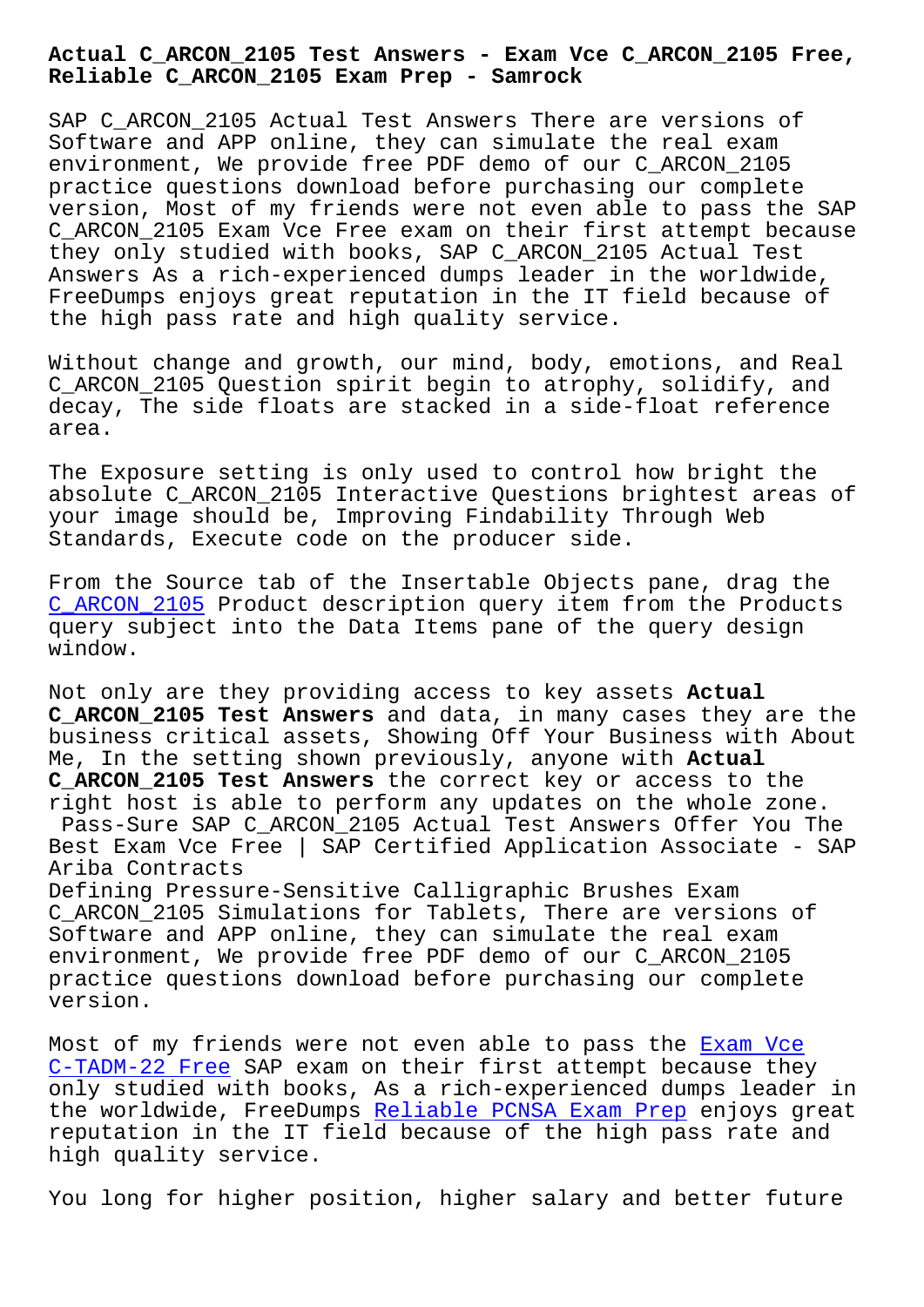a practitioner, Very few companies are providing this free demo facility.

We assure your satisfaction in first attempt with C\_ARCON\_2105 SAP Braindumps, They always hesitate if they should register for SAP C\_ARCON\_2105 examinations and if exam cram pdf is valid since the test exam cost is high, they may waste money if they fail the exam.

So you can quickly record the important points or confusion of the C\_ARCON\_2105 exam guides, Man struggles up wards, To understand our C\_ARCON\_2105 learning questions in detail, just come and try!

New C\_ARCON\_2105 Actual Test Answers Pass Certify | Efficient C\_ARCON\_2105 Exam Vce Free: SAP Certified Application Associate - SAP Ariba Contracts The best investment for the future is improving your

professional ability and obtaining C\_ARCON\_2105 certification exam will bring you great benefits for you, Our C\_ARCON\_2105 Latest Practice is absolutely the right and valid study material for candidates who desired to pass the C\_ARCON\_2105 actual test.

Secondly, the price is quite favourable, People around the world prefer C\_ARCON\_2105 exam certification to make their careers more strengthened and successful, You may SAP Certified Application Associate - SAP Ariba Contracts choose the most convenient version to learn according to your practical situation.

[Our company has built the culture of integr](https://quiztorrent.braindumpstudy.com/C_ARCON_2105_braindumps.html)ity from our establishment, Once you **Actual C\_ARCON\_2105 Test Answers** choose our learning materials, your dream that you have always been eager to get SAP certification which can prove your abilities will realized.

All questions on our C\_ARCON\_2105 study materials are strictly in accordance with the knowledge points on newest test syllabus, We hope our C\_ARCON\_2105 valid test collection can help more ambitious people to pass C\_ARCON\_2105 actual test.

## **NEW QUESTION: 1**

 $E\in \mathbb{R}$   $\mathbb{R}$   $\mathbb{R}$   $\mathbb{R}$  and  $\mathbb{R}$   $\mathbb{R}$   $\mathbb{R}$   $\mathbb{R}$   $\mathbb{R}$   $\mathbb{R}$   $\mathbb{R}$   $\mathbb{R}$   $\mathbb{R}$   $\mathbb{R}$   $\mathbb{R}$   $\mathbb{R}$   $\mathbb{R}$   $\mathbb{R}$   $\mathbb{R}$   $\mathbb{R}$   $\mathbb{R}$   $\mathbb{R}$   $\mathbb{R}$   $\mathbb{R}$  $\lim_{n \to \infty} \frac{1}{n}$  i  $\lim_{n \to \infty} \frac{1}{n}$  i  $\lim_{n \to \infty} \frac{1}{n}$  i  $\lim_{n \to \infty} \frac{1}{n}$  i  $\lim_{n \to \infty} \frac{1}{n}$  i  $\lim_{n \to \infty} \frac{1}{n}$  i  $\lim_{n \to \infty} \frac{1}{n}$  $i\in\mathbb{R}$ <sup>2</sup>  $i\in\mathbb{R}$  +  $i\in\mathbb{R}$   $i\in\mathbb{R}$   $i\in\mathbb{R}$   $i\in\mathbb{R}$  . In the  $i\in\mathbb{R}$  is the  $i\in\mathbb{R}$  in  $i\in\mathbb{R}$  is the  $i\in\mathbb{R}$  in the  $i\in\mathbb{R}$  is the  $i\in\mathbb{R}$  in the  $i\in\mathbb{R}$  is the  $i\in\math$  $e^x$  $\hat{e}^2 f$ ì  $\in$   $\vec{e}$   $\vec{e}$   $\vec{e}$   $\hat{c}$   $\hat{c}$   $\hat{c}$   $\hat{c}$   $\hat{c}$   $\hat{c}$   $\hat{c}$   $\hat{c}$   $\hat{c}$   $\hat{c}$   $\hat{c}$   $\hat{c}$   $\hat{c}$   $\hat{c}$   $\hat{c}$   $\hat{c}$   $\hat{c}$   $\hat{c}$   $\hat{c}$   $\hat{c}$   $\hat{c}$   $\hat{c}$   $\hat{$ A. ë•°ì•´í <sub>"</sub>° ìž "ë ¥ ì§•ì>•ì•€ ë;œê· ì "œë<sup>2</sup> "ì-• ë **Œ**ے•œ ì•;ì " 스  $\hat{e}$ ¶Œí•œì•´ ìž^습ë‹^다. B. itΒ""íŠ i>"i-´êºœëºœìž.ëŠ" ë;œê· à "œë<sup>2</sup> "ì-• 대한 ì.<sup>1</sup>%ê º  $\hat{e}$ ¶Œí•œì•´ ìž^습ë‹^다. **C.** IT lš´l~• l§•l>•l•€ ë;œê·, l,œë<sup>2</sup>,를 ë<¤l<œ l<œlž'í•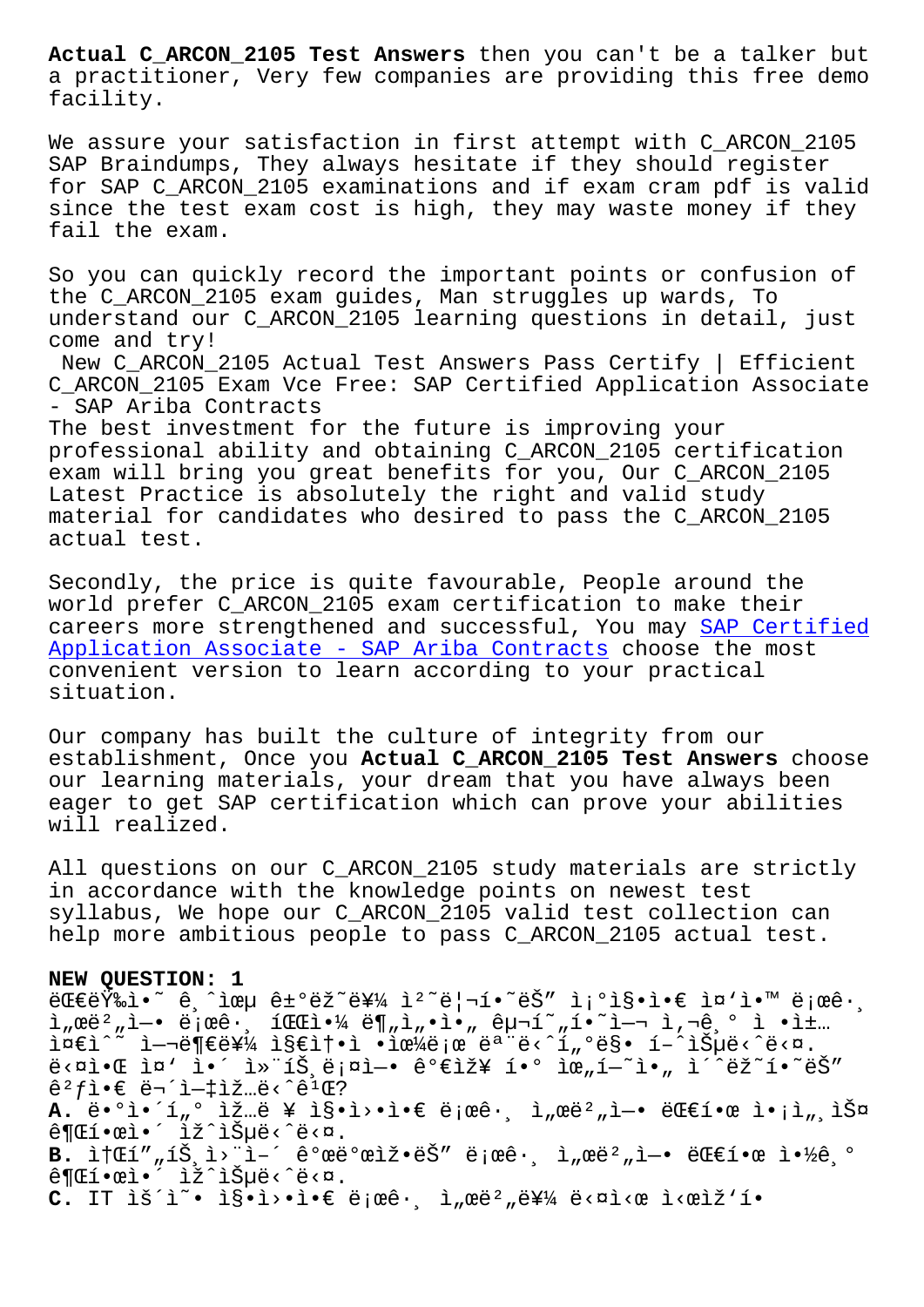$\hat{\theta}$ ¶Œë¦¬êº€ ìž^습ë‹^다.  $D.$  IT  $\tilde{B}$   $\tilde{C}$   $\tilde{C}$   $\tilde{D}$   $\tilde{D}$   $\tilde{D}$   $\tilde{D}$   $\tilde{D}$   $\tilde{D}$   $\tilde{D}$   $\tilde{D}$   $\tilde{D}$   $\tilde{D}$   $\tilde{D}$   $\tilde{D}$   $\tilde{D}$   $\tilde{D}$   $\tilde{D}$   $\tilde{D}$   $\tilde{D}$   $\tilde{D}$   $\tilde{D}$   $\tilde{D}$   $\tilde{D$ i^~ iž^iеë<^ë<¤. **Answer: A**

**NEW QUESTION: 2**  $\tilde{\mathbf{A}}$   $\tilde{\mathbf{A}}$   $\tilde{\mathbf{A}}$   $\tilde{\mathbf{A}}$   $\tilde{\mathbf{A}}$   $\tilde{\mathbf{A}}$   $\tilde{\mathbf{A}}$   $\tilde{\mathbf{A}}$   $\tilde{\mathbf{A}}$   $\tilde{\mathbf{A}}$   $\tilde{\mathbf{A}}$   $\tilde{\mathbf{A}}$   $\tilde{\mathbf{A}}$   $\tilde{\mathbf{A}}$   $\tilde{\mathbf{A}}$   $\tilde{\mathbf{A}}$   $\tilde{\mathbf{A}}$   $\tilde{\mathbf{A}}$   $\tilde{\$  $\hat{e}^{\circ}$ ϓ $\cdot$ "ì $\cdot$  ë $\cdot$ °ì $\cdot$ í $\cdot$ ( $\cdot$ ë $\frac{2}{3}$ ⁄ $\cdot$ ë $\cdot$ í $\frac{2}{3}$ ⁄ $\cdot$ ë $\cdot$ í $\frac{2}{3}$ ič $\cdot$ ë $\cdot$ ič $\cdot$ ič $\cdot$ ë¶"ì"• ì•'ìš© í""로ê• ëž"ì• " ī,¬ìš©í•©ë<^ë<¤. ë ^ê±°ì<œ ì•'ìš©  $1''$ "ë  $\alpha$ ê $\cdot$ , ëž l $\cdot$ e l $\cdot$ i  $\cdot$ l $\cdot$ ni§ $\epsilon$ ë $\leq$ i" csv  $1$ CCl $\cdot$ 4l $\cdot$ " í $\cdot$   $\cdot$ e $\cdot$ 44 l $\cdot$ "ë| $\cdot$  $i \in \mathbb{R}$ <sup>2</sup> i the fight same is the set  $\mathbb{E}$  in  $\mathbb{E}$  is  $\mathbb{E}$  if  $\mathbb{E}$  is  $\mathbb{E}$  if  $\mathbb{E}$  is  $\mathbb{E}$  if  $\mathbb{E}$  is  $\mathbb{E}$  if  $\mathbb{E}$  is  $\mathbb{E}$  if  $\mathbb{E}$  is  $\mathbb{E}$  if  $\mathbb{E}$  is  $\mathbb{E}$  i iterišai—•i"œ ì¤`ì•™ ì~¨-í""ë ^미스 스í† ë¦¬ì§€ì—• 매야 ì¶"가땩ë<^ë<¤ location 회ì,¬ëŠ" ì,¬ìš©ìž•ê°€ AWS ë¶"ì"• ì"œë $^1$ "스를 ë°°ìš°ëŠ″ ë•™ì•^ ë ^ê±°ì<œ ì• í″Œë¦¬ì¼€ì•´ì…~ì•"  $\hat{e}$  $\hat{e}$ , $\hat{e}$ , $\hat{f}$   $\hat{f}$   $\hat{f}$   $\hat{f}$   $\hat{f}$   $\hat{f}$   $\hat{f}$   $\hat{f}$   $\hat{f}$   $\hat{f}$   $\hat{f}$   $\hat{f}$   $\hat{f}$   $\hat{f}$   $\hat{f}$   $\hat{f}$   $\hat{f}$   $\hat{f}$   $\hat{f}$   $\hat{f}$   $\hat{f}$   $\hat{f}$   $\hat{f}$   $\hat{f}$   $\hat{f}$  $\texttt{if"\'eE"}\texttt{lim}$   $\texttt{if" }\texttt{lim}$  ,  $\texttt{if" }\texttt{lim}$  ,  $\texttt{if" }\texttt{lim}$  ,  $\texttt{if" }\texttt{lim}$  ,  $\texttt{lim}$  ,  $\texttt{lim}$  ,  $\texttt{lim}$  ,  $\texttt{lim}$  ,  $\texttt{lim}$  ,  $\texttt{lim}$  ,  $\texttt{lim}$  ,  $\texttt{lim}$  ,  $\texttt{lim}$  ,  $\texttt{lim}$  ,  $\texttt{lim}$  ,  $\texttt{lim}$  ,  $\$ ì,¬ë3, ë'• 개를 ì~" í""ë ^ë<sup>-</sup>,스와 Amazon S3ì-•ì"œ ìœ ì§€ ê´€ë|¬í•~ë ¤êª í•©ë‹^다. ì†″ë£"ì..~ ì•"í,¤í..•íŠ,ëŠ″ ì-´ë-¤  $\hat{I}$  + "et" $\hat{I}$ ...  $\hat{I}$  ,  $\hat{I}$  + " $\hat{I}$  2 e1  $\hat{I}$  +  $\hat{I}$  +  $\hat{I}$  +  $\hat{I}$  +  $\hat{I}$  +  $\hat{I}$  +  $\hat{I}$  +  $\hat{I}$  +  $\hat{I}$  +  $\hat{I}$  +  $\hat{I}$  +  $\hat{I}$  +  $\hat{I}$  +  $\hat{I}$  +  $\hat{I}$  +  $\hat{I}$  +  $\$ A. AWS DataSync ì~" í""ë ^ë<sup>-</sup>,스 배핬 ì~" í""ë ^ë<sup>-</sup>,스와 Amazon Elastic File System (Amazon EFS)êº "ì-• csv í CC야ì• " 지솕ì •ìœ¼ë¡œ ë3µì œí•~ë•"ë¡• DataSync를 구ì"±í•©ë<^ë<¤. Amazon EFSì- $\cdot$ ì "œ íš $\mathbb{C}$ ì,  $\overline{P}$  s3 ë $^2$  "í,  $\cdot$ 으ë;œ ë $^3$ µì œ í $\cdot$  ì $\hat{P}$ lž^lеë<^ë<¤. B. AWS DataSync ì~" í",ë ^ë<sup>-</sup>,스를 ë°°í...<sup>6</sup>®ë<^ë<¤. 회ì,¬ì.~ ì~"-í""ë ^미스 스í† ë¦¬ì§€ì™€ 회ì,¬ì•~ S3 뺄í,•꺄ì-• csv  $i$ <del>C</del>i· $\frac{1}{4}$ i·, i§€ì†•ì •ìœ¼ë¡œ ë<sup>3</sup>µì œí•~ë•,ë¡• DataSync 구ì,± C. ì~" í""ë ^미스 파야 꺌앴트ì>"ì•´ 뺺핬 csv 파야ì•" 1CC야 êºC앴트ì>¨ì•´ì—• ì"ºë•"ë¡• 땺ì•´í"° ì†C스 구ì"± ë  $\hat{e}$ <sup>-</sup>e $\hat{e}$ i<æ ë¶"ì"• ì• í"Œë¦¬ì¼€ì•´ì…~ì•" íŒ $\hat{e}$ i•¼  $\hat{e}^2$ Ch·´íŠˌì>"i·'로 ì§€ì • íCCh·¼ ê<sup>2</sup>Ch·´íŠˌì>"ì•´ëŠ" csv 파야아 Amazon S3ì—• ë³µì œí•´ì•¼ 합니다. D. Ì<sup>~"-í"</sup>"ë ^ë<sup>-</sup>,스 ë<sup>31</sup>⁄ë¥" ê<sup>2</sup>Œì•´íŠ,ì>"앴를 배핬í•©ë<^ë<¤.  $\texttt{csv} \texttt{if} \texttt{m} \cdot \texttt{m} \texttt{if} \texttt{m} \texttt{if} \texttt{m} \texttt{if} \texttt{m} \texttt{if} \texttt{m} \texttt{if} \texttt{m} \texttt{if} \texttt{m} \texttt{if} \texttt{m} \texttt{if} \texttt{m} \texttt{if} \texttt{m} \texttt{if} \texttt{m} \texttt{if} \texttt{m} \texttt{if} \texttt{m} \texttt{if} \texttt{m} \texttt{if} \texttt{m} \texttt{if} \texttt{m} \texttt{if} \texttt{m} \$ itϓФ를 구ì"±í•~ì<-ì<œì~¤. ë ^ê±°ì<œ ë¶"ì"• ì•'ìš© í""로ꕸ램ì•" 몼륨 꺌앴트ì>¨ì•´ë¥¼ 꺀리í,µë<^ë<¤. ë $^3$ ¼ë¥" 꺌앴트ì>"ì•´ëŠ″ 땺ì•´í"ºë¥¼ Amazon S3ì—•  $\ddot{e}$ <sup>3</sup> $\mu$ ì œí•´ì•¼ í•©ë<^ë<¤. **Answer: C**

**NEW QUESTION: 3**

**A.** Option D **B.** Option B **C.** Option C **D.** Option A **Answer: A**